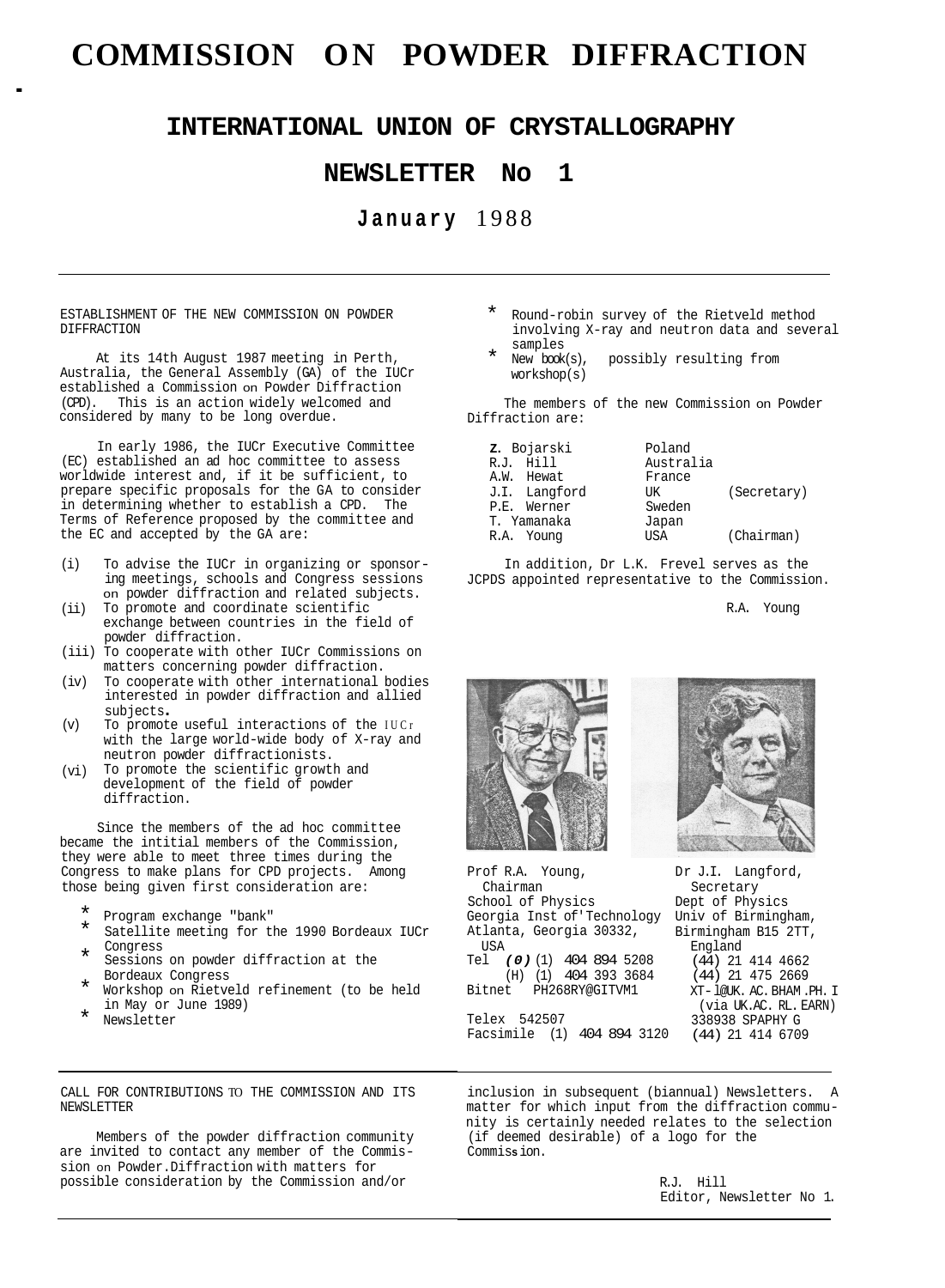MEETING REPORT:

INTERNATIONAL SYMPOSIUM ON X-RAY POWDER DI FFRACTOMETRY

Fremantle, Australia, August 20-22, 1987



Conference venue: The Esplanade Hotel, Fremantle.

## *Organizing Commit tee* :

B.H. O'Connor (Chairman) A.N. Bagshaw J. Graham E.H. Nickel

### *Program Committee:*

|           | B.H. O'Connor | Australia (Chairman) |
|-----------|---------------|----------------------|
|           | Z. Bojarski   | Poland               |
| H.F. Fan  |               | China                |
| J. Fiala  |               | Czeckoslovakia       |
|           | H.E. Goebel   | Fed Rep Germany      |
| R.J. Hill |               | Australia            |
|           | C.R. Hubbard  | USA                  |
|           | H.M. Rietveld | The Netherlands      |
|           | P.E. Werner   | Sweden               |
|           |               |                      |



Brian 0' Connor

#### *Overview*

The symposium was a satellite meeting of the XIVth Congress and General Assembly of the IUCr held in Perth, Western Australia from August **12-**  20, 1987. The meeting was designed to deal with data collection and analytical procedures,

- emphasizing the following topics:
- (i) Data acquisition
- (ii) Profile characteristics and applications
- (iii) Quantitative studies of materials, including the Rietveld method

The text of most of the Keynote and Invited papers from the symposium will be published in a special volume of the *Aust.J.Physics.* 

Dr Hugo Rietveld of The Netherlands was Guest-of-Honour for the symposium. The other feature of the meeting was its selection by the Board of the JCPDS International Centre for Diffraction Data for presentation of the second Hanawalt Award and its associated lecture; Dr William Parrish, San Jose, USA received the award.

## *Guest-of-Honour: Dr H.M. Rietveld*

Dr Rietveld is now Head, Department of Scientific and Technical Information, Netherlands Energy Research Foundation. His contribution to the field of X-ray powder diffraction has been of major importance in information technology as it relates to materials. He first described the Rietveld refinement method at the IUCr Congress in in 1966 and subsequently published two<br>rs on the subject in 1967 and 1969. The major papers on the subject in 1967 and 1969. rapid acceptance of the method may be gauged from the statistic that the number of citations for the Rietveld method increased from *5* in 1969, to 52 in 1978 and 120 in 1986.



Dr Hugo Rietveld during his keynote address

## *The Second Hanawalt Award Recipient: Dr W. Parrish*

The Hanawalt Award is presented every three years for an important contribution to the field of powder diffraction. The Award was first presented in 1983 to Dr Ludo Frevel at the Denver X-ray Conference.

Symposium participants were saddened to hear of the passing of Dr J.D. Hanawalt shortly before the meeting. Dr Hanawalt's influence on the X-ray powder diffraction field was prodigious. In 1936 he published with the late Sid Rinn their classic paper *Identification of Crystalline Materials* - *Classification and Use of X-ray Diffraction Patterns* in the Analytical Edition of *Industrial and Engineering Chemistry.* And *so* the term Hanawalt Method became a by-word in powder diffraction. The fiftieth anniversary of this contribution was marked by its re-publication as the first paper in the first issue of Powder *Diffraction.*  the meeting. Dr Hanawalt's influence on the power diffraction field was prodigious.<br>
The published with the late Sid Rinn their competent of crystalline Materia<br>
classification and Use of X-ray Diffraction<br>
Patterns in the

Dr Parrish's accomplishments are described in a contribution from Dr D.K. Smith later in the Newsletter.



Presentation of the Hanawalt Award to Dr William Parrish (right) by Dr D.K. Smith of the Pennsylvania State University

B. H. 0' Connor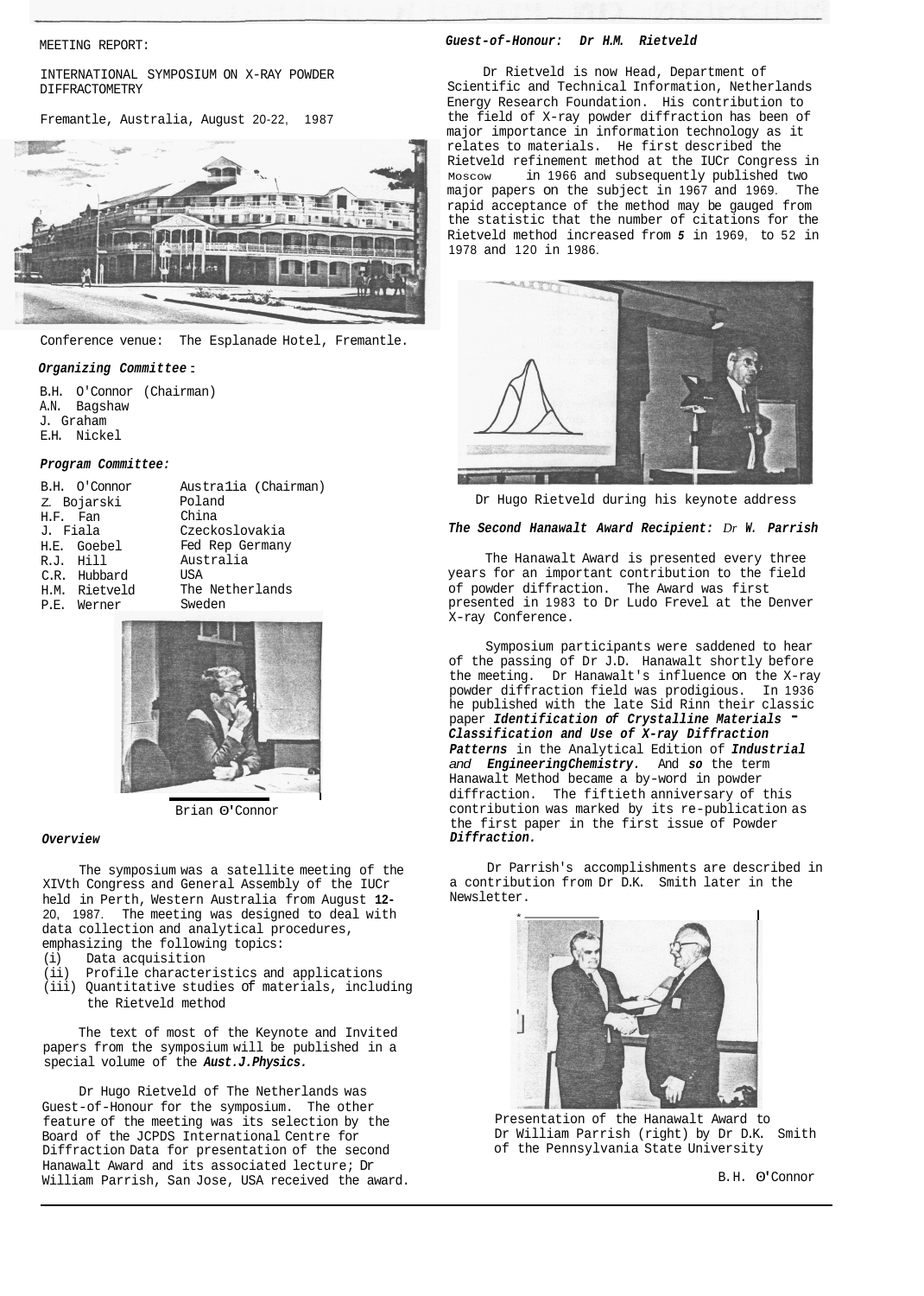*XIIIth CONFERENCE ON APPLIED CRYSTALLOGRAPHY:*  Silesian University, Cieszyn, Poland, August **23-**  27, 1988

The conference is being organized by the Institute of Physics and Chemistry of Metals at the Silesian University in Katowice, Poland, jointly with the Institute of Ferrous Metallurgy in Gliwice and with the support of the Crystallography Committee of the Polish Academy of Sciences. For further information, notification of participation and submission of papers, address all correspondence to:

XIIIth Conference on Applied Crystallography Uniwersytet Skaski, Instytut Fizyki i Chemii Metali **Dr** Eugeniusz Lagiewka, ul. Bankowa 12 40-007 Katowice, POLAND

*ELEVENTH EUROPEAN CRYSTALLOGRAPHIC MEETING:*  Technical Univ of Vienna, August 28 - September 2, 1988

The conference will include invited general lectures, microsymposia and poster sessions. The main topics are:

main to prive are:<br>
fundamental crystallography \* crystallography<br>
and biology crystallography and chemistry crystallography and chemistry crystallography and mineralogy \* crystallography and materials science \* crystallography and physics .

Please address all correspondence to:

ECM-11, Institut fur Mineral, Kristallogr und Strukturchemie TU-Wien, Getreidemarkt 9, A-16060 WIEN, Austria

*3rd INTERNATIONAL CONFERENCE ON SYNCHROTRON RADIATION INSTRUMENTATION*  Tsukuba Science City, Japan, August 29 - September 2, 1988

SRI-88 is being organized under the auspices of the Photon Factory, National Laboratory for High Energy Physics. It will follow through on the theme of previous conferences held at Stanford, USA (SRI-85) and at Hamburg, FRG (SRI-82), and focus **on** recent developments in synchrotron

## NEWS FROM OTHER THO<sub>r</sub> COMMISSIONS

The Commission on Powder Diffraction plans to keep a strong liason with the Commissions **on** Crystallographic Apparatus, Neutron Diffraction, and Electron Diffraction because they have interests and responsibilities most closely allied to those of the CPD. In line with this policy, a brief **news** item from the CCA is reproduced below.

## COMMISSION ON CRYSTALLOGRAPHIC APPARATUS

## *Aims and objectives*

The Commission *on* Crystallographic Apparatus (CCA) is responsible to the Executive Committee (EC) of the IUCr for the following:

- (i) All aspects of the design, construction and development of equipment used in crystallography (which ranges from that involved in X-rays to Mossbauer and NMR spectroscopy) ;
- (ii) **The** provision of advice **on** the use of this apparatus (including investigations into sources of error in their use);

radiation instrumentation, specifically those with the potential to overcome current limitations. The scientific program may include the following topics :

\* machine operation and electron beam cha-<br>racteristics \* undulators, wigglers and FE undulators, wigglers and FEL detectors  $\frac{1}{x}$  optical elements for synchrotron radiation \* prices for beam line stations<br>
new scientific opportunities using synchrotron radiation \* scientific opportunities using synchrotron<br>radiation \* small storage rings for industrial<br>use the new concents and designs \* plans for the new concepts and designs  $\hat{\tau}$  plans for the neration of storage rings  $\hat{\tau}$  powder difnext generation of storage rings fraction analysis.

Please address all enquiries and correspondence to:

Secretariat for SRI-88 c/o Simul International Inc, Kowa Bldg No 9 8-10, Akasaka 1-chrome, Minato-ku, Tokyo 107, JAPAN

*FIFTEENTH CONGRESS AND GENERAL ASSEMBLY OF THE IUCr:* 

Bordeaux, France, July 19-28, 1990

- Planned satellite meetings include: \* Local order by X-ray and neutron diffuse scattering and spectroscopy. Orsay-<br>  $\star$  Paris, July 16-18
	- Application of synchrotron and neutron radiation to the diffraction analysis of nuclear and magnetic structures. Grenoble, July 29-31
- puting. Strasbourg, July 29 August *4.*  \* Summer school **on** crystallographic com-

In addition, the CPD hopes to receive approval to organize a satellite **on** Powder Diffraction Analysis at another location in France, probably just prior to the Bordeaux Congress.

For further information please contact:

Dr M. Hospital, Laboratoire de Cristallogrphie Univ de Bordeaux I, 33405 TALENCE CEDEX, FRANCE

- (iii) The study of the physical properties of the radiations employed in the crystallographic experiments and **in** the nature of their interaction with matter, and
- (iv) Collaboration with other Commissions in the dissemination of the information gained from the studies mentioned in  $(i)$ - $(iii)$ , perhaps involving collaboration **on** projects of mutual interest.

*Members* 

| B. Batterman         | USA.       |
|----------------------|------------|
| D.C. Creagh Chairman | Australia  |
| R. Fourme            | France     |
| H. Hashizume         | Japan      |
| P. Kierkegaard       | Sweden     |
| Liang Jin Kui        | <b>PRC</b> |
| G. Materlik          | <b>FRG</b> |
| T. Paakkari          | Finland    |
|                      |            |

**In** addition, there are two consultants: G. de Titta and S. Martinez-Carrera who are responsible for the operation of the CCA's project  $(i)$  below.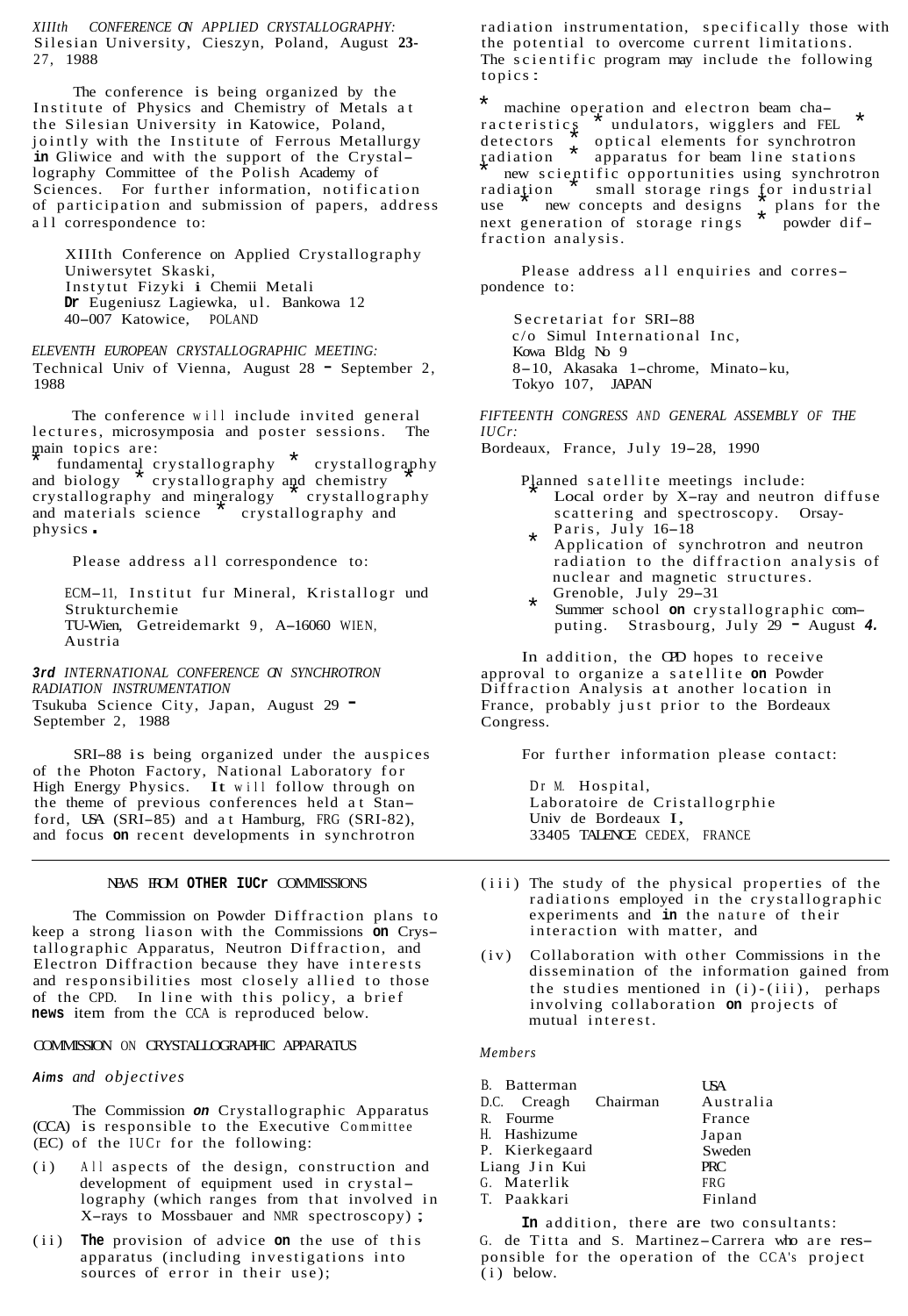## ROUNE-ROBIN SURVEY OF RIETVELD REFINEMENT

One of the first tasks of the new Commission **on** Powder Diffraction is to respond to requests to undertake an intercomparison of Rietveld data collection and analysis methods. A similar survey has been **on** the agenda of the Commission **on**  Crystallographic Apparatus for some time and will now become the responsibilty of the new Commission **on** PD. This task is urgently needed in view of the plethora of Rietveld programs that are in current use and under active distributed around the world. With several notable exceptions, few of these programs have been subjected to vigorous and independent testing by anyone other that those in the laboratory from whence they came.

The details of the round-robin have yet to be decided completely, but it is the intention to follow the format used by the JCPDS International Centre for Diffraction Data in powder diffraction analysis, and by several Commissions of the IUCr in single crystal analysis, charge density, X-ray attenuation, etc. A small number of samples will be selected that offer the potential to test the resolution of X-ray and neutron powder diffraction instruments (of all kinds), together with the accuracy and precision of the associated parameters derived from the analytical code. The samples will be distributed to a group of laboratories and their data and in-house results will be assessed by a sub-committee appointed by the Commission **on** 

## FORTHCOMING MEETINGS OF INTEREST To POWDER DIFFRACTIONISTS

*WORKSHOP ON RIETVELD ANALYSIS:*  NERF, Petten, The Netherlands, May or June 1989.

Although not yet formally approved by the IUCr, it is intended that this meeting will be organized under the auspices of the IUCr Commission **on** Powder Diffraction. The members of the CPD are delighted, and very enthusiastic, about the prospect of holding this workshop at Dr H.M. Rietveld's Institution, the 'Mecca' of powder diffraction analysis by the Rietveld refinement method.

It is intended, at this stage, that the scientific program will operate **on** two levels: introductory workshoptype' sessions for newcomers to the field, and a full program of oral and poster sessions concentrating **on** new develop ments in Rietveld analysis. The topics to be covered will probably include:

\* modelling of preferred orientation  $*$  criteria<br>of fit quantitative phase analysis quantitative phase analysis or rit — quantitative phase analysis<br>extraction of çrystal size and strain cha $r_{\text{r}}$  racteristics  $\sum_{\text{r}}^{\text{r}}$  extension to two dimensions  $\frac{1}{4}$ (fibre diagrams) and interesting of amorphous components  $\frac{1}{2}$  modelling of faults and  $\frac{1}{2}$  defects example and intercalate structures) treatment<br>and effects of background  $\overrightarrow{r}$  correction proand effects of background  $\overline{c}$  correction pro-<br>cedures for specimen and instrument aberrations<br>reflection profile functions  $\overline{c}$  refinement reflection profile functions reflection profile functions fremement<br>limits  $\star$  treatment of false minima and correlations \* meaning of esd's.

It is planned that the proceedings will be published in coherent, internally consistent book form, providing solutions to problems rather than a maze of controversy. For further information please contact Dr J.I. Langford (address **on** page **1)** or:

Powder Diffraction. The assessment by the CPD will probably include reanalysis of the raw diffraction data with a 'standard' program.

Although the survey will not be executed until late 1989, the Commission wishes to ensure maximum input from all interested powder diffractionists well in advance and now invites suggestions **on:** 

- (i) The recommended data collection procedure (step width, step intensity, wavelength, scan range, etc)
- The particular aspects of Rietveld analysis that are most urgently in need of testing/comparison.  $(iii)$
- specific aspects. (iii) Samples that are best suited to test these
- participate in the survey. (iv) Laboratories that would be willing to

Please send your ideas/recommendations/ offers-of-help to:

> Dr R.J. Hill, CSIRO Division of Mineral Products, PO Box 124, Port Melbourne, Victoria 3207, Australia Telex AA34349 MINRL Fax (61) 3 647 0395 ACSNET rodh@dmpmela.oz

Dr A.W. Hewat, Institute Laue-Langevin, 156X Grenoble Cedex 38042, France

*AMERICAN CRYSTALLOGRAPHIC ASSOCIATION ANNUAL MEETING:*  Philadelphia, Pennsylvania, USA, June 27 - July 1, 1988

For further information, contact:

Dr D.H. Voet, Dept of Chemistry, Univ Pennsylvania Philadelphia, PA 19104, USA

*DENVER CONFERENCE ON APPLICATIONS OF X-RAY ANALYSIS:* 

Denver, Colorado, USA, August 1-5, 1988

For further information contact:

Lynne **Bonno,** Conference Secretary, Dept of Engineering Univ of Denver, 2390 South York St, Denver, *CO* 80208, USA

*7th NATIONAL CONFERENCE* **Of** *the AUSTRALIAN X-RAY ANALYTICAL ASSOCIATION*  Univ Western Australia, Perth, Western Australia, August 14-18, 1988

Under the title "New Horizons in Analytical Science", AXAA-88 will provide a forum for discussion across the full range of XRD, XRF and Surface Analysis. In addition, three consecutive schools/ workshops **on** each of these topics will be held and there will be a busy social programme and postconference tours. For further information, please contact:

> Dr B.H. O'Connor, Dept of Physics Curtin University of Technology, GPO Box U1987 Perth 6001, Western Australia.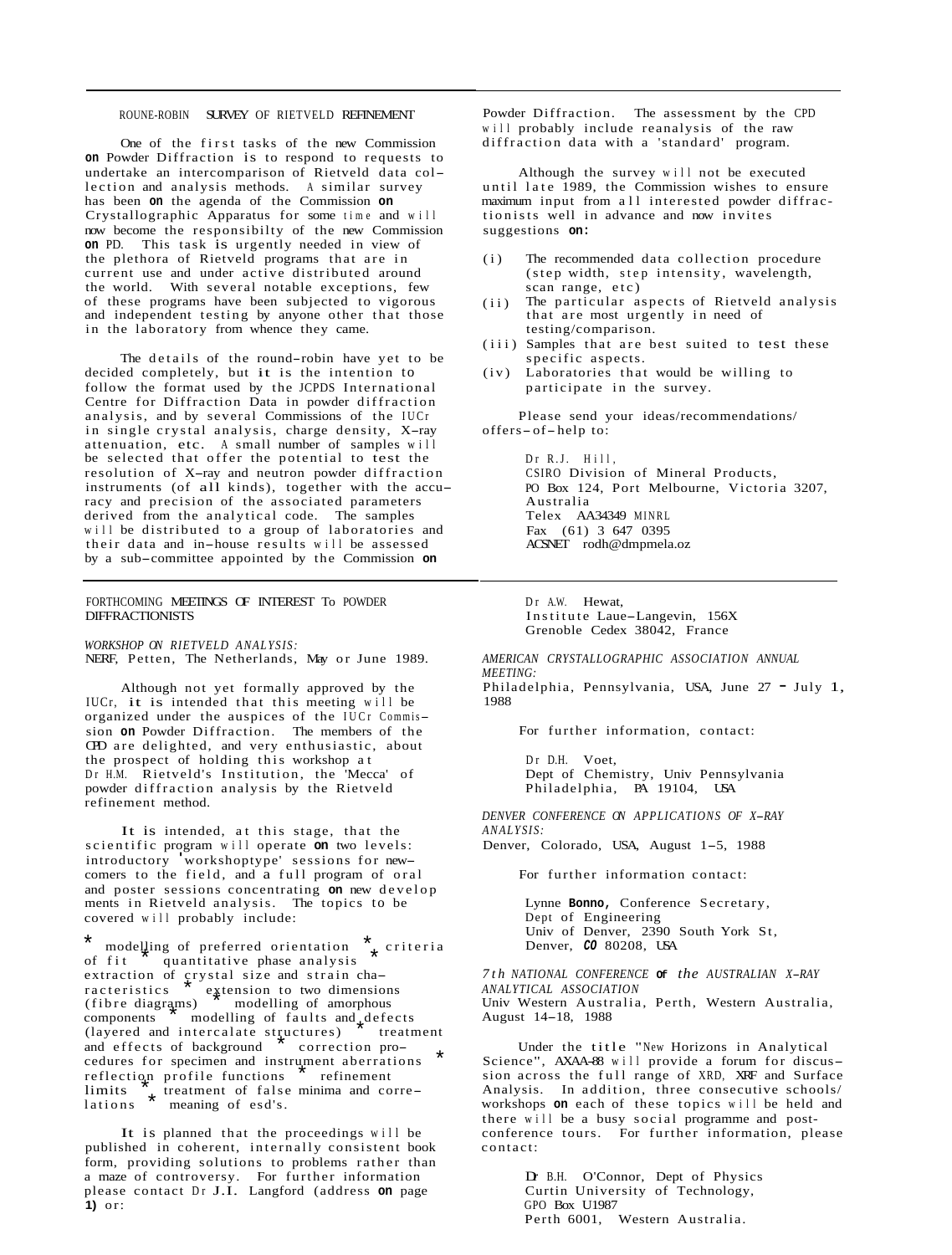## THE 1987 J.D. HANAWALT AWARD FOR CONTRIBUTIONS M POWDER DIFFRACTION ANALYSIS

The 1987 Hanawalt award for significant contributions to the field of powder diffraction analysis was presented to Dr William Parrish at the IUCr Symposium on Powder Diffractometry in Fremantle, Western Australia on August 21, 1987. Although this award is presented for recent work in the field, it is fitting that the recipient has had a long career as one of the leaders in powder diffraction.

William Parrish first studied crystallography at the Massachusetts Institute of Technology and received his PhD in 1940. He was a Research Associate at MIT and an Instructor in Mineralogy and Crystallography at the Pennsylvania State University from 1939 to 1942. In 1942, he was appointed Chief Technologist in the War Department to take charge of the technical development of methods for manufacturing quartz oscillator plates for radio frequency control for the US Armed Forces. It was necessary to control accurately the sawing angles for cutting the plates, and he developed unique X-ray diffraction methods for this alignment which were made an integral part of the production process. The program could then produce large quantities of crystals, and Parrish was awarded a War Department Citation for his contribution.

In 1943, Parrish joined Philips Laboratories, and became Chief of the X-ray and Crystallography Section. He was responsible for developing many of the instruments and methods which were marketed by Philips Electronics Instruments and widely used by laboratories around the world. His most important achievement was the invention in 1947 of the X-ray diffractometer using Bragg-Brentano optical geometry which yielded high intensity and resolution with a good line shape. This design is basic to most diffractometers in use today, and it is estimated that there are around 12000-15000 such instruments throughout the world, making it the most widely used X-ray crystallographic instrument. **An** extensive systematic research program at Philips produced many important devices to enhance the utility of the diffractometer, including the introduction of the scintillation and poroportional counters with electronic filtering to improve the intensity response, linearity, and peak-to-background ratio of the diffraction peaks. Other devices included the specimen rotator, alignment tools, transmission diffractometers and vacuum chambers. Parrish considers the powder diffractometer as his most important and satisfying achievement. The Fremantle meeting marked the 40th anniversary of this invention.

In the early **6O's,** Parrish became interested in the space program and put a proposal to the National Aeronautics and Space Administration to construct a low power, compact powder diffractometer to analyze the lunar surface by remote control. The tests were successful, but the rapid progress in the manned Apollo program relegated the X-ray studies of the lunar samples to the biological containment compartments at the Lunar Receiving Laboratory of the Johnson Space Centre. In 1968, Parrish was appointed Chief of the Materials Characterization Branch, NASA Electronics Research Center, to develop structural methods for analyzing electronic materials.

Parrish joined the IBM Research Division in San Jose, California in 1970. As Manager of the Crystallography and Microstructure Department, he set up diffraction and fluorescence methods for characterizing new materials, including thin films. Improvements in the accuracy of structural and chemical characterization required new developments in instrumental methods, including the introduction of the computer in both data acquisition and data analysis. A large number of analytical programs were developed which were marketed by IBM and recognized with an IBM Outstanding Contribution Award.

Programs included a routine for profile fit-<br>ting which could separate unresolved peaks in a complex profile. Other routines located peaks and simulated the Powder Diffraction File reference patterns for pattern matching.

In 1977, Parrish became interested in the new storage ring radiation sources and began studies at the Stanford Synchrotron Radiation Laboratory with Professor Michael Hart of Bristol, England. Diffraction topography was used to study garnet films grown on garnet substrates for magnetic bubble memory devices. Laue patterns were obtained which showed considerable detail, and double crystal topographs made it possible to separate the film and the substrate components of the sample to reveal their individual properties. In 1983, the synchrotron studies were extended to powder diffraction. Parallel beam optics and silicon channel monochromators allowed high reso-<br>lution, high peak-to-background and symmetric profiles which, coupled with the wavelength selectivity, produced remarkable diffraction patterns. Patterns could be obtained in the conven- tional 2:l scanning mode, in transmission mode, or in energy dispersive mode at **a** fixed diffraction angle . This latter method allowed patterns to be obtained in a very short time for time-resolved studies. The new techniques were applied to crystal structure refinements, anomalous scattering, texture analysis, precision lattice parameter determination, quantitative analysis, and depth profiling of thin films.

Parrish is the author of about 300 papers in virtually all aspects of powder diffraction. He organized the first World Directory of X-ray Crystallographers and was Chairman of the **IUCr**  tallography. He was Secretary-Treasurer of the American Crystallographic Association and a member of the USA National Committee of Crystallography. He has also served on committees of the **IUCr** and the ACA.

Although the Hanawalt Award was presented to Parrish for his work employing synchrotron radiation in powder diffraction, it is difficult to separate his remarkable career from the most recent work. William Parrish is a young 73 and can expect to remain active for many more years. It was a pleasure for me as the Chairman of the JCPDS International Center for Diffraction Data to present the 1987 J.D. Hanawalt Award to this deserving recipient.

> Deane K. Smith, Chairman, JCPDS-ICDD